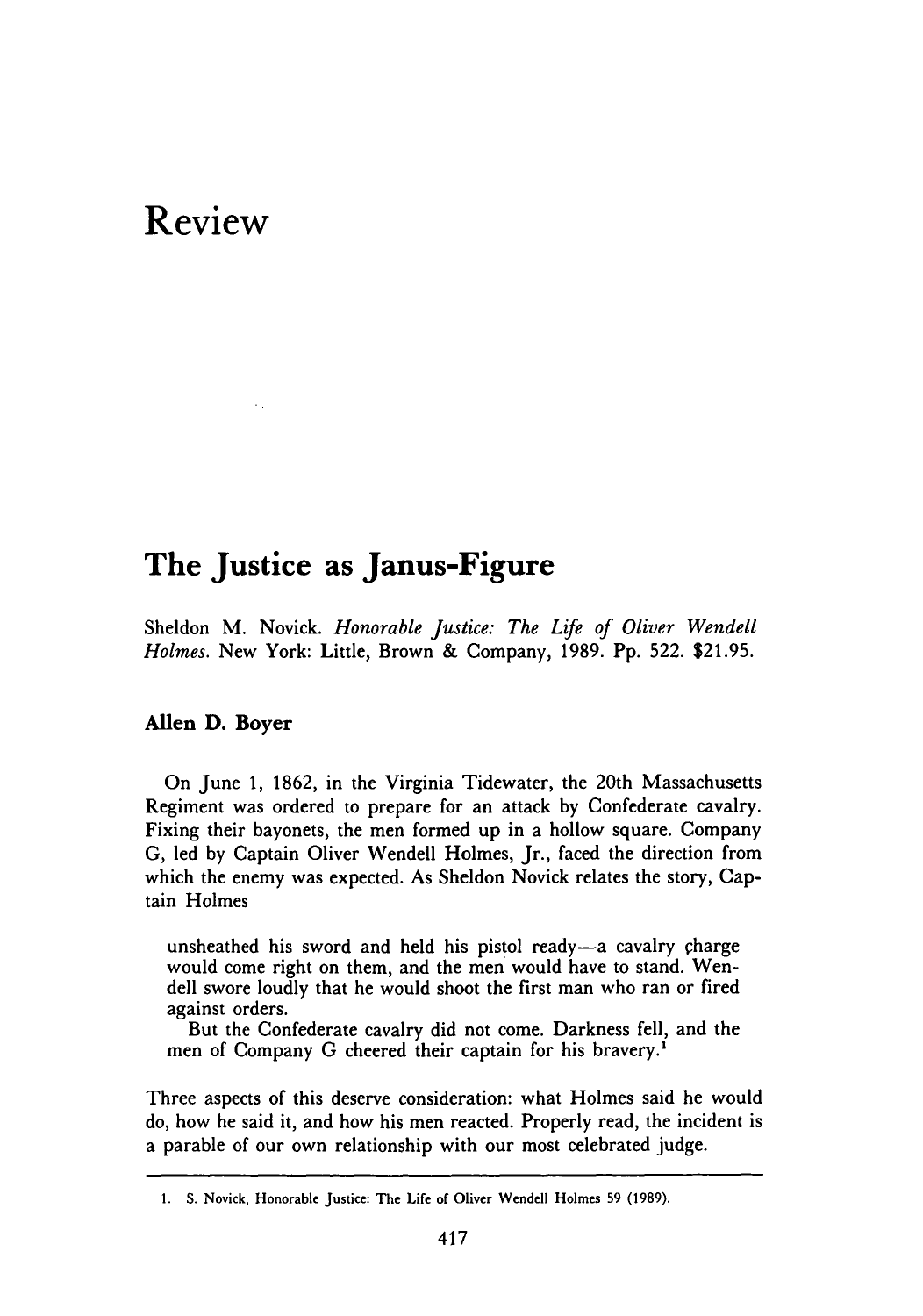## **HOLMES** AND **His MYTH**

Justice Oliver Wendell Holmes broods like a sphinx on the distant horizon of American law. Most law students know to connect him with freedom of speech, the phrase "a clear and present danger," and the idea of shouting fire in a crowded theatre.<sup>2</sup> They conclude that Holmes was a champion of free speech, which is wrong. Most lawyers, recalling Holmes's dissent in *Lochner v. New York*,<sup>3</sup> consider Holmes a foe of Social Darwinism and liberty of contract. This is also wrong. *Buck v. Bell,"* on the sterilization of the mentally disabled, is probably the only case in which the general idea of what Holmes held coincides with what Holmes actually held-and here the Justice's declaration, "Three generations of imbeciles are enough," leaves little room for misunderstanding.

A generation back, we thought we knew how to think of Holmes. Holmes was the archetype of the grand old judge, someone who both embodied the virtues of the old social order and recognized the needs of the emerging age. Now we think we know better. In the 1940's, connections were drawn between Holmes's deference to authority and the mightmakes-right *weltanschauung* of Hitler's Germany. By the 1960's, Holmes had come to be portrayed as a terrifying fossil, a man grossly indifferent to individual rights and to the plight of the underprivileged.<sup>5</sup>

This may be why, sometime around 1980, a new element surfaced in Holmes's black legend. Holmes was so much of a monster, one heard, that no one could stand to write about him. That was why a series of biographers-Felix Frankfurter, Mark DeWolfe Howe, and Grant Gilmore-had all proved unable to finish their task.<sup>6</sup>

At the start of *Honorable Justice,* Sheldon Novick seems to share this viewpoint.

Justice Holmes proved to be a shadowed figure, marked by the bigotry and sexism of his age, who in personal letters seemed to espouse a kind of fascist ideology. He was a violent, combative, womanizing aristocrat whose contribution to the development of law was surprisingly difficult to define.<sup>7</sup>

<sup>2.</sup> See Schenk v. United States, 249 U.S. 47 (1919).

<sup>3. 198</sup> U.S. 45 (1905).

<sup>4. 274</sup> U.S. 200 (1927).

<sup>5.</sup> For a survey of currents in Holmesian scholarship, *see* White, *The Rise and Fall of Justice Holmes,* 39 U. Chi. L. Rev. 51 (1971).

<sup>6.</sup> Frankfurter put aside the project after being named to the Supreme Court. In addition to collecting and indexing Holmes's letters and papers-a huge achievement, to which Novick pays due homage—Howe completed two volumes, covering Holmes's career through 1882. M. Howe, Mr. Justice Holmes: The Shaping Years (1957) and The Proving Years (1963). Though Gilmore produced no book devoted solely to Holmes, the Justice figures in Gilmore's The Death of Contract (1974) and The Ages of American Law (1977). *See also* J. Monagan, Grand Panjandrum: The Mellow Years of Justice Holmes (1988) (collection of biographical essays); G. Aichele, Oliver Wendell Holmes: Soldier, Scholar, Judge (1989).

<sup>7.</sup> **S.** Novick, *supra* note 1, at xvii. Novick feels that "both Howe and Gilmore came to regret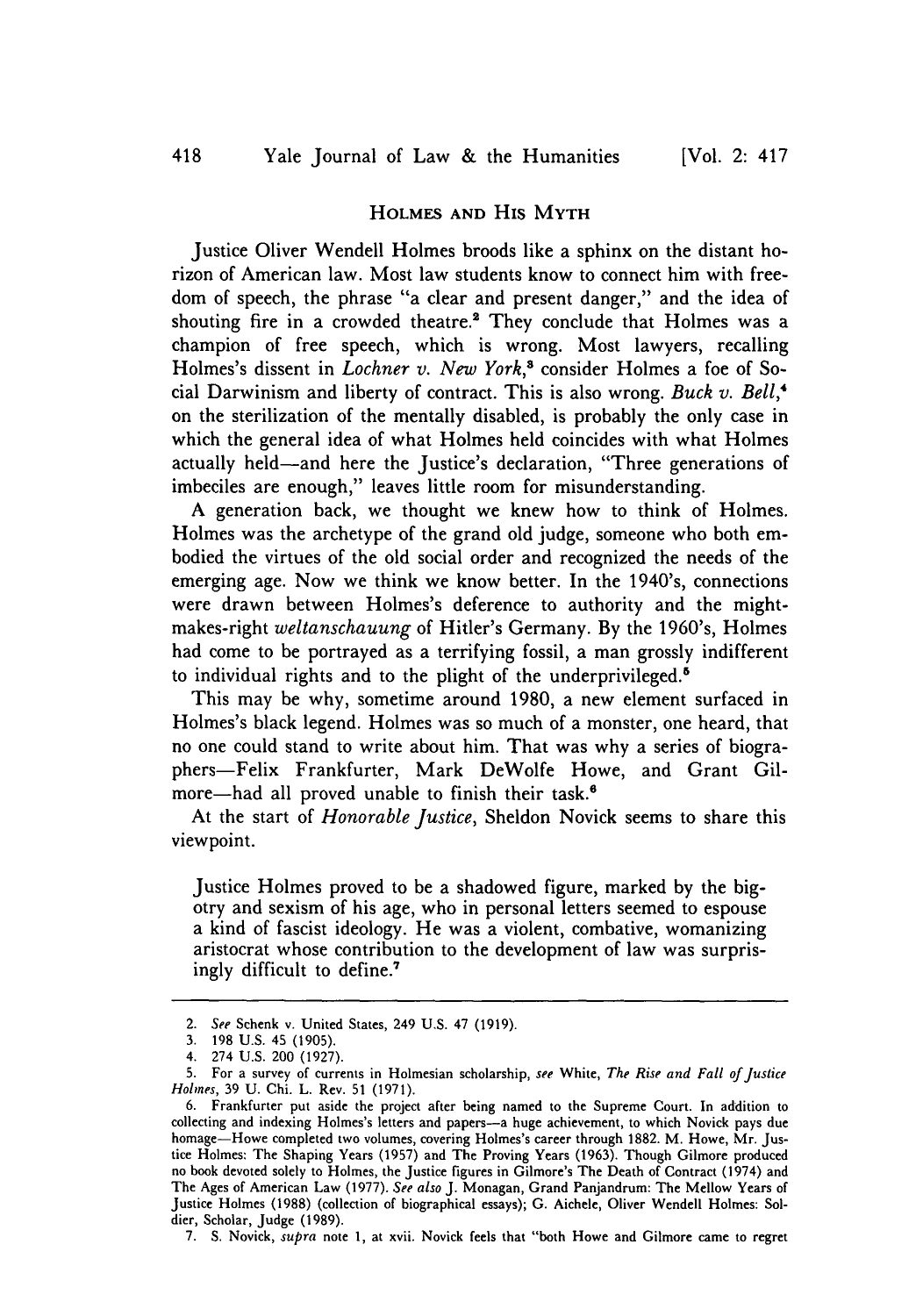Boyer

This passage, on its own, would be as one-sided a portrait of Holmes as the one Catherine Bowen painted in *Yankee from Olympus:* "a man whose presence carried tradition . . . courtly, witty, scholarly, kind."<sup>8</sup> The measure of *Honorable Justice* is that Novick does not rest with such simplifications. He faces, ably, the challenge which wore down Holmes's earlier biographers: reconciling the absolutism of Holmes's opinions with the complexity of the man who wrote them.

## **HOLMES IN** His **INTELLECTUAL CONTEXT**

Most judges work within the closed system of the law. They apply, creatively misread, or criticize the elements which they find there. (Jackson, Cardozo, and both Justices Harlan were of this school.) For those who pursue an extra-legal agenda, nearly always the decisive factor is politics. (Here one finds John Marshall, and, at different ends of the political spectrum, William Howard Taft and William **0.** Douglas.) Holmes stands on his own—certainly unequaled, arguably unparalleled-in suggesting that legal decisions be measured **by** standards taken from cultural realms.

The opinions Holmes wrote contain few allusions and non-legal references; the *Lochner* tag-line is a notable exception. Like other judges, Holmes decided cases more readily on technical points and established doctrines than on the basis of philosophical principle. But Holmes's work, inevitably, must **be** read in the context of Holmes's life. Here it is that one finds the connection: through Holmes's non-judicial writings, his conversations and speeches, and his friendships and work relationships-the most enduring of which led to the intellectual and academic worlds, rather than to politics and finance.

"No one will ever have a truly philosophic mastery over the law who does not habitually consider the forces outside of it which have made it what it is," Holmes wrote.<sup>9</sup> Whether one speaks in terms of jurisprudential affinity, or in terms of the personal cult which surrounds him (and which remains unique among judges), Holmes is our intellectual'grandfather. He gave us the archetype of the judge as intellectual, much as Oscar Wilde, his contemporary, helped create the persona of the artist as social rebel and satiric clown. Each man, in Wilde's phrase, put his genius into his life.

For Louis Brandeis, it has been suggested, an evening's leisure reading would have been the reports of the Interstate Commerce Commission.

**1990]**

having undertaken" Holmes's biography. *Id.*

**<sup>8.</sup>** C. Bowen, Yankee from Olympus: Justice Holmes and His Family xi (1943). Such comments sound naive, but one should not **be** too hard on Bowen. Her book had all the flaws and all the unexpected virtues of a good television docudrama. **If** it fictionalized many details, it also captured Holmes's mythic dimension, which fact-bound essays on the Justice do not.

**<sup>9.</sup>** Holmes, Book *Notices,* 14 Am. L. Rev. **233 (1980).**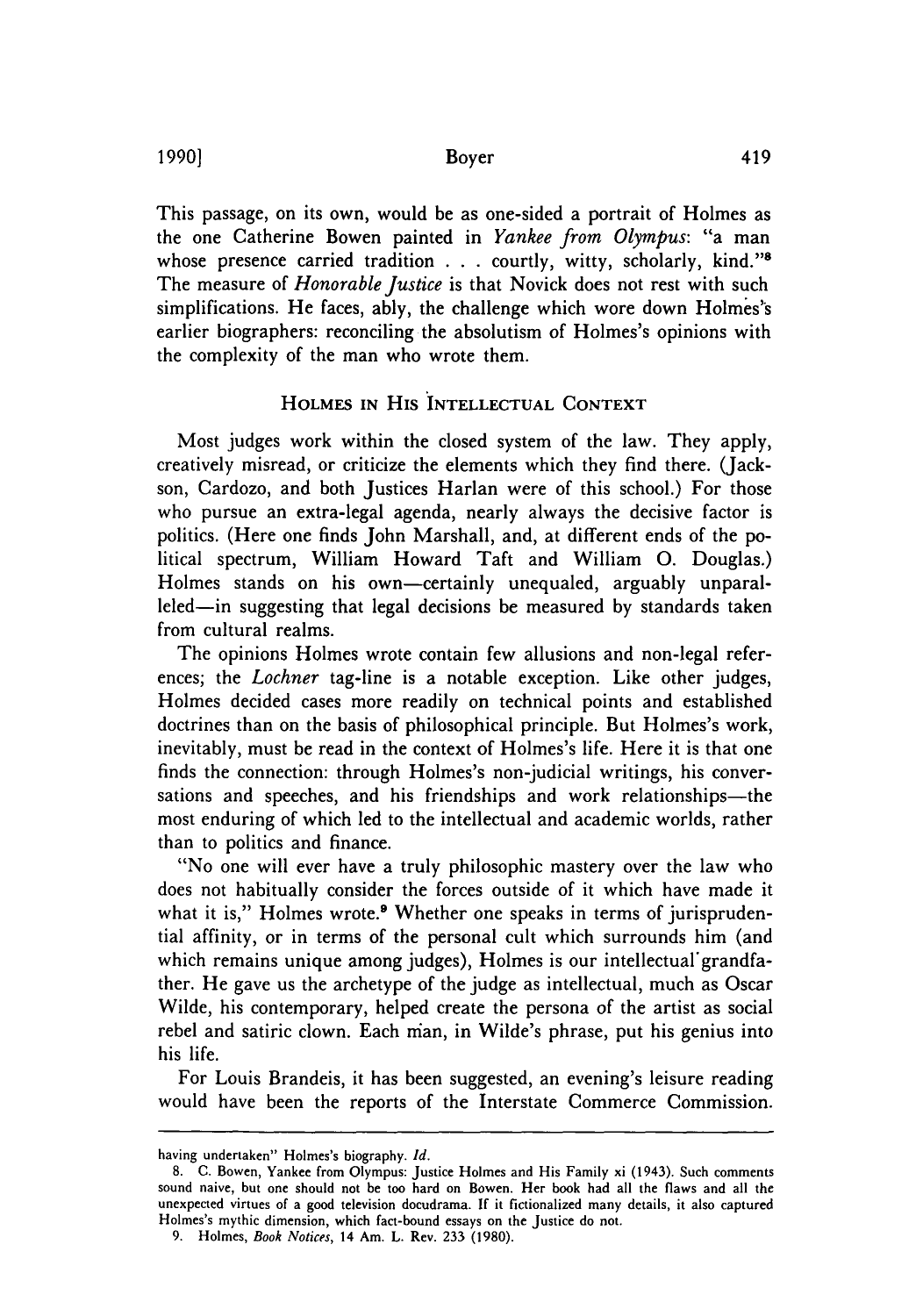Holmes's reading, reconstructed from the book lists he kept, was much more varied. He read and re-read Aristotle and Plato (possibly so that others might see him reading Aristotle and Plato). He also read Hobbes, Hegel, Marx, Spinoza, Herbert Spencer, Dante, *The Virginian,* Jean-Henri Fabré's Souvenirs Entomologiques, and Moby Dick. Other scholarly ties included youthful talks with Emerson, early associations with Henry and William James, a mountain-climbing tour of Switzerland with critic Leslie Stephen (later the father of Virginia Woolf), and sustained correspondences with Frederick Pollock, Harold Laski, and Kaneko Kentaro.

One could say that Holmes inherited these scholastic traits. As Brook Thomas has shown, the first decades of the nineteenth century saw an interpenetration of literature and law.<sup>10</sup> Irving, Lowell, Bryant, and Longfellow all studied for the law, and legal reading was a hobby of James Fenimore Cooper. James B. Thayer, Holmes's law partner and teaching colleague, had originally been offered a professorship of English at Harvard. As class poet of Harvard's class of 1861, and the son of Oliver Wendell Holmes Senior-essayist, novelist, poet, and medical reformer-Holmes was, perhaps, this era's last titan.

Holmes's links to nineteenth-century thought go beyond questions of influence; among his contemporaries, he was a front-line thinker. Across the disciplines, increasing mastery of the external world had become shaded by a new appreciation of the complexity of the internal world. In the years when Holmes was writing that the judge's certainty might be illusion, $<sup>11</sup>$  Henry James was exploring the idea of the unreliable narrator,</sup> the fictional speaker whose mistakes and lies are perceived by the reader. Holmes defined law as "the prophecies of what the courts will do in fact."<sup>12</sup> This was close to the way in which Charles Peirce (a member, with Holmes, of the Cambridge Metaphysical Club) defined the objectives of Pragmatism-so close that a debate continues over the connection.

[I]n order to ascertain the meaning of an intellectual conception one should consider what practical consequences might conceivably result by necessity from the truth of that conception; and the sum of these consequences will constitute the entire meaning of the conception.<sup>13</sup>

<sup>10.</sup> B. Thomas, Cross-Examinations of Law and Literature: Cooper, Hawthorne, Stowe and Melville (1987). Robert Ferguson, another student of this era, observes, "The central texts of American republicanism acquire new coherence from a legal aesthetic just below the surface. Similar lines of force inform early American poetry and fiction." R. Ferguson, Law and Letters in American Culture 7 (1984).

<sup>11.</sup> *See* O.W. Holmes, *The Path of the Law,* in Collected Legal Papers 167, 181 (1920) (reprinted from 10 Harv. L. Rev. 457 (1897)).

<sup>12.</sup> *Id.* at 173.

<sup>13. 5</sup> C. Peirce, Collected Papers, para. 9 (C. Hartshorne, P. Weiss & A. W. Burke ed. 1931-58). *See* White, *Looking at* Holmes *in the Mirror,* 4 L. & Hist. Rev. 440 (1986); Note, *Holmes, Peirce,* and *Legal* Pragmatism, 84 Yale L.J. 1123 (1975); Frank, *A Conflict with Oblivion: Some Observations of the Founders of Legal Pragmatism,* 9 Rutgers L. Rev. 425 (1954); *Fisch,.Justice Holmes, the*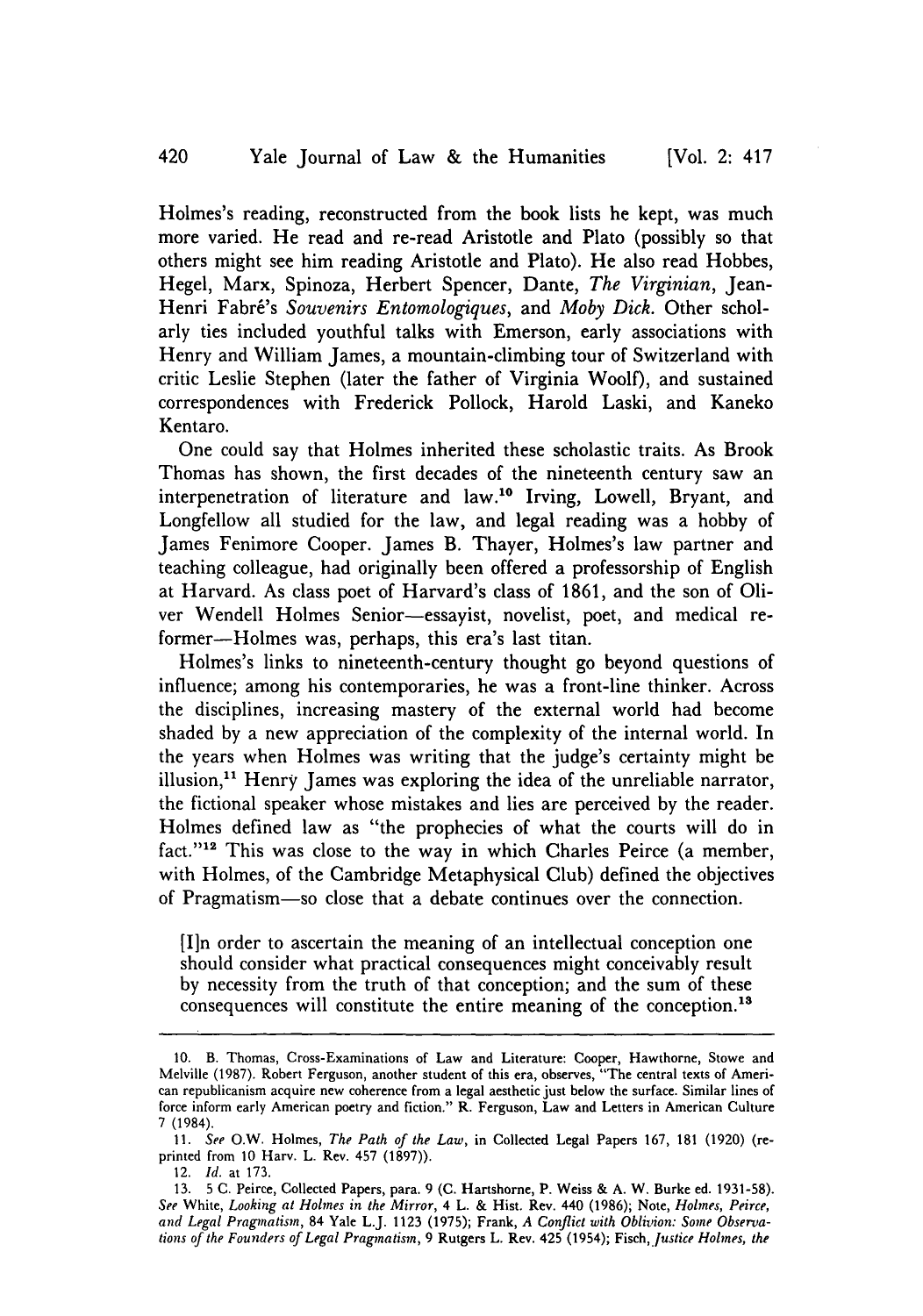#### Boyer

**1990]**

The man who wrote *The Common Law* was not alone in analyzing how abstractions manifested themselves in the real world. Frank Norris and Theodore Dreiser, with their novels about corporations and commodities speculation *(The Octopus* and *The Pit,* and *The Financier),* undertook a very similar task." William James as well, in *The Varieties of Religious Experience,* sought to measure the transcendental against what could be ascertained from biology and psychology.

As a theorist, Holmes had a piece of rare good fortune: events kept pace with his formulations. "If you want to know the law and nothing else," he stated in 1897, in another of his famous declarations, "you must look at it as a bad man, who cares only for the material consequences which such knowledge enables him to predict."<sup>15</sup> About the same time, Paul Cravath reached the same insight. Surveying the ruinous effects of railroad strikes, and anticipating what the Sherman Act might bring, Cravath decided that the lawyer's job was no longer to plead for justice. In the future, the lawyer's job would be to keep the client out of court. Holmes's bad man was the *doppelganger* of Cravath's railroad-baron clients. Reinforcing this connection, on a psychological level, is the fact that the Justice often expressed admiration for James J. Hill, president of the Great Northern Railway.

The service which Holmes saw in the Civil War, the cultural watershed of his era, has been one of the brightest elements in his life story. He began as a lieutenant and ended as a twenty-three-year-old lieutenantcolonel; he saw action at Ball's Bluff, Antietam, and Chancellorsville, and was seriously wounded in each battle. Not particularly nostalgic, he nonetheless drew on the war for inspiration. It gave him the metaphor of "the soldier's faith," a stalwart dedication to duty.

[I]n the midst of doubt, in the collapse of creeds, there is one thing I do not doubt . . .and that is that the faith is true and adorable which leads a soldier to throw away his life in obedience to a blindly accepted duty, in a cause which he little understands, in a plan of campaign of which he has no notion, under tactics of which he does not see the use.<sup>16</sup>

This much was noble, but the metaphor had a darker implication. This was that a judge, like a soldier, should steadily follow his sovereign's orders; or, put differently, that judicial activism could only be justified by

*Prediction Theory of Law, and Pragmatism,* 39 J. Philosophy 85 (1942).

<sup>14.</sup> *See* W.B. Michaels, The Gold Standard and the Logic of Naturalism: American Literature at the Turn of the Century **(1987);** R. Martin, American Literature and the Universe of Force **(1981);** Hopkins, *The Development of Realism in Law and Literature During the Period 1883-1933: The Cultural Resemblance,* 4 Pace L. Rev. **29 (1983).**

<sup>15.</sup> Holmes, *supra* note **11,** at 171.

<sup>16.</sup> *Quoted* in S. Novick, *supra* note 1, at 205.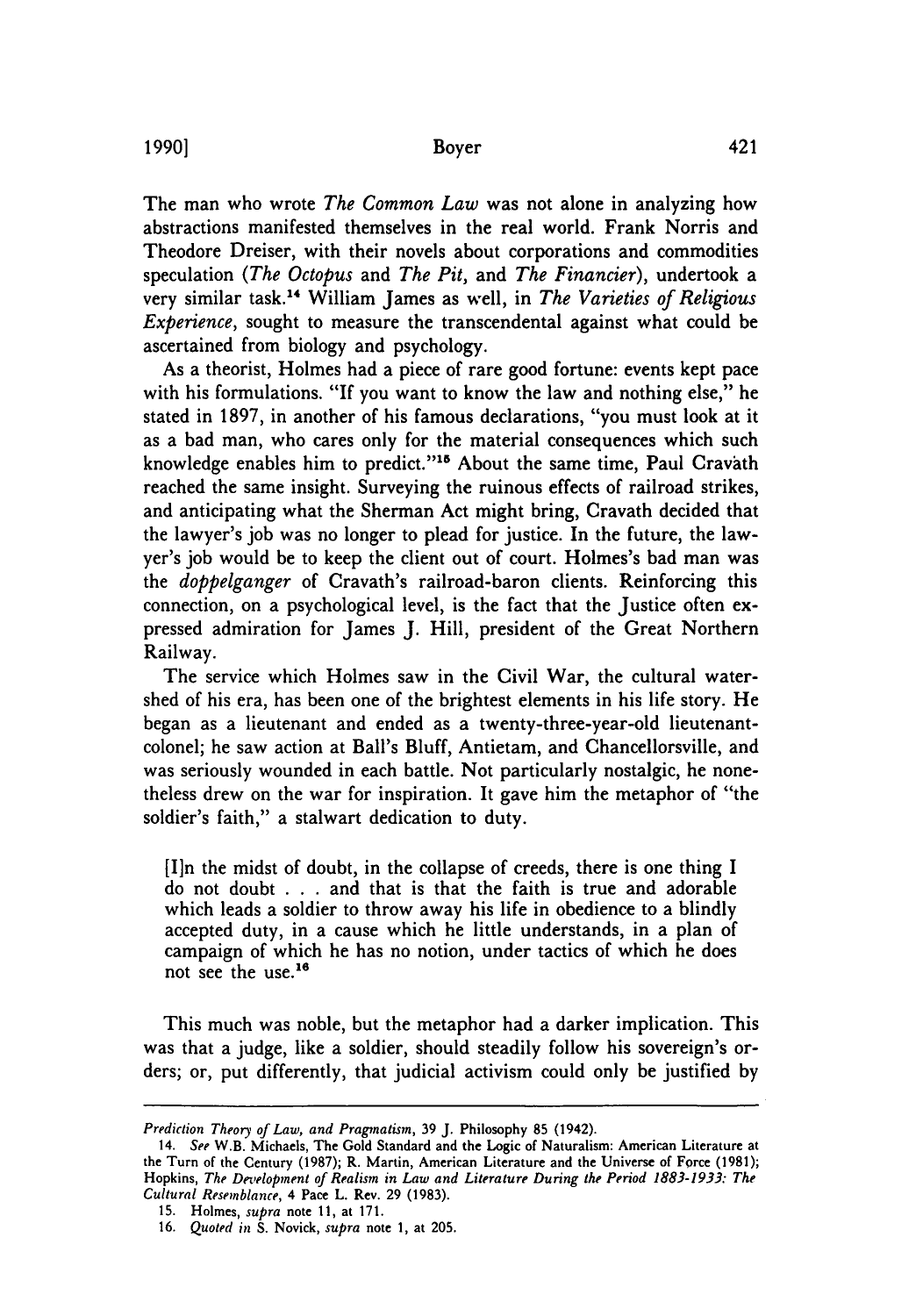fundamental crises. In *Giles v. Harris,17* one of his earliest Supreme Court opinions, Holmes held, in effect, that federal courts should not enforce the voting rights of black Southerners, unless the federal government were prepared to fight a new civil war to do so.<sup>18</sup> Yet *Giles* is not Holmes's final word on racial bias and Southern states' rights. It must be balanced—can one really say reconciled?—with *Nixon v. Herndon*, in which Holmes wrote for the Court in upholding black citizens' right to vote in the Texas Democratic primary.<sup>19</sup>

This judicial equivocation, too, is illumined by Holmes's Civil War service. In 1864, after three years of wounds and dysentery, he obtained a release from front-line duty. A letter home explained:

I am convinced from my late experience that if I can stand the wear & tear (body & mind) of regimental duty that it is a greater strain on both than I am called on to endure-If I am satisfied I don't really see that anyone else has a call to be otherwise. . **.** . I am not the same man (may not have the same ideas) & certainly am not so elastic as I was and I *will not acknowledge the same claims upon me under those circumstances* that existed formerly **.... o**

Saul Touster showed in 1965, in an unsurpassed study of Holmes's wartime writing, that our image of Holmes is an image which the Justice consciously shaped, by retelling certain tales and burning certain letters.<sup>2</sup> The soldier's faith was not as forthright as it seemed. It consisted less in what the infantry officer had actually felt than in what the scholarly judge felt compelled to hallow.

Holmes's jurisprudence is one of those subjects on which one should say either very much or very little. On *The Common Law,* Novick takes the latter course. "No short summary could do justice to this long, difficult, and original work," he apologizes.<sup>22</sup> But his summary, pared down to six short paragraphs, can be compelling in its eloquent suggestion.

For twelve evenings, Holmes spoke steadily, a frail figure describing an extraordinary vision. The common law seemed to be spread out before him like an immense, forbidding landscape, its contours heaved and buckled by unconscious forces-the passions for ven-

<sup>17.</sup> 189 U.S. 475 (1903).

<sup>18.</sup> Alabama's white residents might clearly intend to disenfranchise their black neighbors, Holmes wrote, but

<sup>[</sup>t]o meet such an intent something more than ordering the plaintiffs' names to be inscribed upon the lists of 1902 will be needed. . . . [R]elief from a great political wrong, if done as alleged, by the people of a State and the State itself, must be given by them or by the legislative and political departments of the government of the United States.

*Id.* at 488.

<sup>19.</sup> **273** U.S. **536** (1927).

<sup>20.</sup> *Quoted in* S. Novick, *supra* note 1, at **85** (emphasis in original).

<sup>21.</sup> Touster, *In Search of Holnesfrom Within,* 18 Vanderbilt L. Rev. 437 (1965). 21. Touster, *In Search of riounes ji.*<br>22. S. Novick, *supra* note 1, at 437.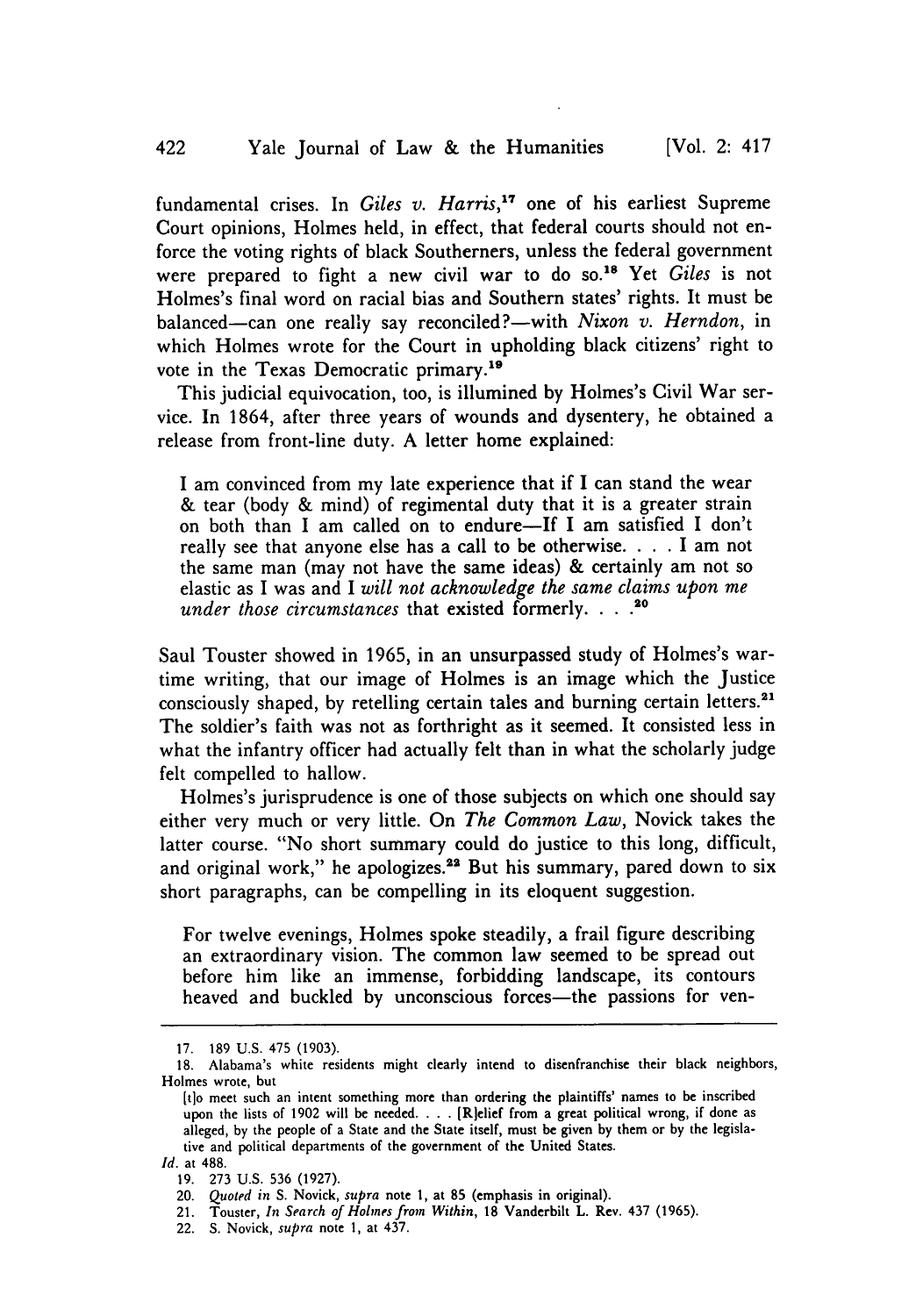**1990]**

geance and blame, the fierce instinct with which an animal defends what it has, the strange fantasy that an heir absorbs and becomes his father. Law began as a substitute for private violence and unrestrained passion. Its rules and explanations were only rationalizations for what judges felt obliged to decide. Unconscious motives lay behind their opinions. As civilization advanced and society became more complex, precedents were mechanically repeated, but new explanations were continuously invented, and eventually the outmoded form was reshaped by its new purpose.<sup>23</sup>

Mark DeWolfe Howe, in examining Holmes, chose "to place a book, rather than a living person, at the center of the stage."<sup>24</sup> Novick takes the other approach. *Honorable Justice* is a study of Holmes the object, noi a critique of Holmes the subject. Novick consistently drops into the endnotes other discussions of Holmes's legal work: the Justice's constitutional theory, the structure of his article *Privilege, Malice, and Intent,* turn-of-thecentury substantive due process doctrine, Holmes's sudden shift on freedom of speech, the dispute over *Buck v. Bell,* and even Holmes's "most famous contribution" to American common law, "that everyone is held to the conduct expected of an ordinary reasonable person, stated in objective terms."<sup>25</sup>

In discussing Holmes's years on the Supreme Court, Novick emphasizes famous cases: Giles *v. Harris, Northern Securities Co. v. United* States,<sup>26</sup> Lincoln v. United States,<sup>27</sup> Lochner, Muller v. Oregon,<sup>28</sup> Ham*mer v. Dagenhart,'9 Schenk, Debs v. United States,83 Abrams v. United States, 1 Gitlow v. New York,82 United States v. Schwimmer,3' Buck v. Bell,* and *Olmstead v. United States."* This restriction is understandable, given the limits of the one-volume format, but this list is too exclusive. Not mentioned, and they should be, are *Bailey v. Alabama*,<sup>35</sup> Frank v.

<sup>23.</sup> *Id.* at 158-59.

<sup>24. 2</sup> M. Howe, *supra* note **6,** at 253.

<sup>25.</sup> *See id.* at 444, 446-47, 456-57, 473-74, **477-78,** 434. Cross-checking is irksome, but we may have been spoiled **by** law-review articles, which have the luxury of spending fifty pages on a single case.

**<sup>26. 193</sup>** U.S. 197, 400 (1903) (Holmes's first dissent; application of Sherman Act to merger of railroad companies).

**<sup>27.</sup>** 197 U.S. 419 **(1905)** .(Philippine tariffs struck down, in a slap in the face of William Howard Taft; Holmes writing for a unanimous Court).

<sup>28. 208</sup> U.S. 408 (1908) (labor legislation on maximum hours upheld, following argument by Louis Brandeis).

**<sup>29.</sup>** 247 U.S. **251** (1918) (anti-child labor statute invalidated, over a dissent **by** Holmes).

**<sup>30.</sup>** 249 U.S. 211 (1919) (conviction of anti-draft speaker affirmed; Holmes writing for a unanimous Court).

<sup>31. 250</sup> U.S. 616 (1919) (conviction of anti-war protestors affirmed, over a dissent by Holmes).

<sup>32. 262</sup> U.S. 652 (1925) (conviction under New York criminal anarchy statute upheld, over a dissent by Holmes).

<sup>33.</sup> 279 U.S. 644 (1928) (denial of naturalization to pacifist affirmed, over a dissent by Holmes). 34. 277 U.S. 438 (1928) (use of illegally-obtained wiretap evidence allowed by Court, over a dissent by Holmes).

<sup>35. 219</sup> U.S. 219 (1911) (Alabama statute enforcing debt peonage invalidated, over a dissent by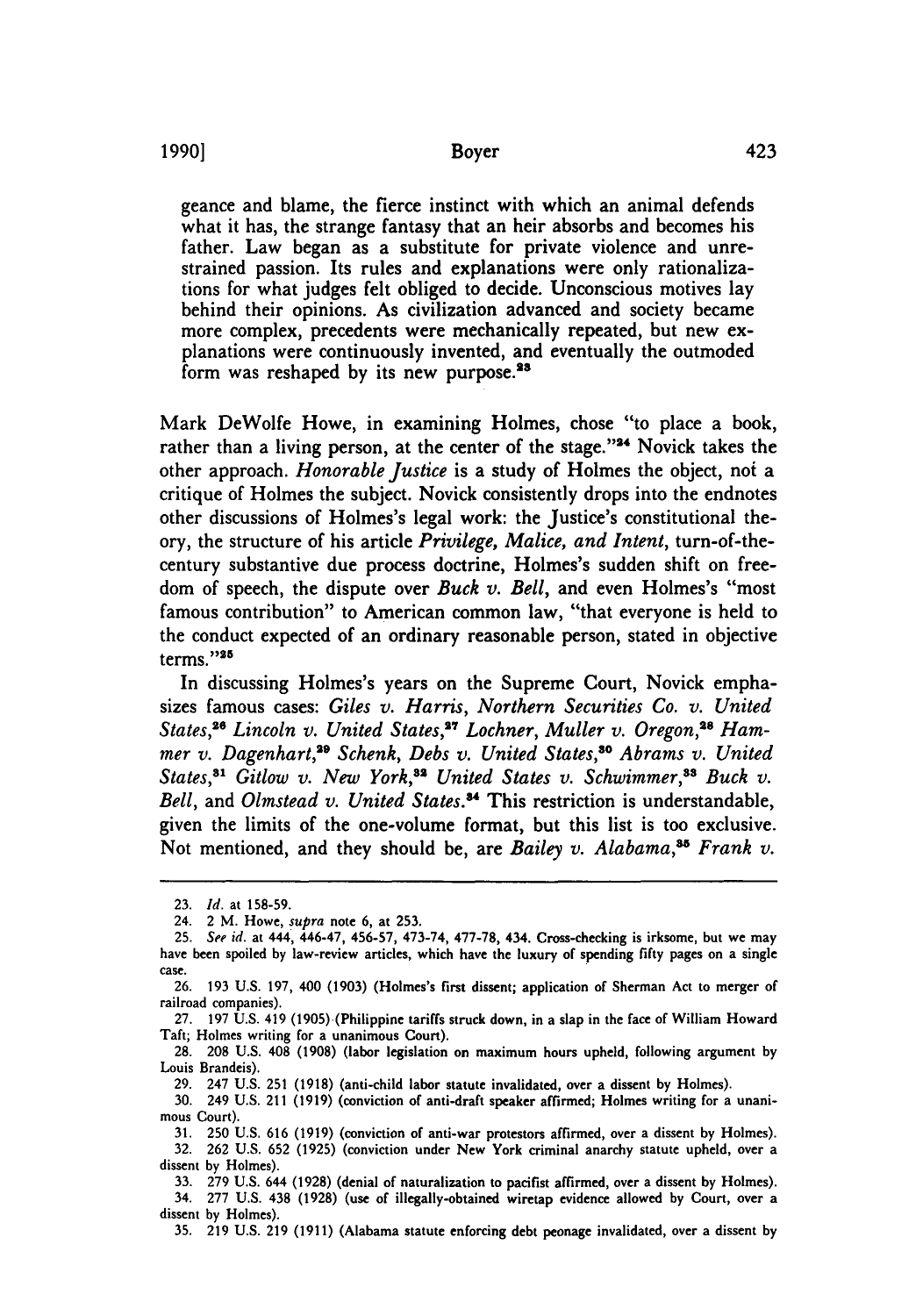*Mangum*,<sup>36</sup> *Moore v. Dempsey*,<sup>37</sup> *Meyer v. Nebraska*,<sup>38</sup> *Nixon v. Herndon,* and *United States v. Ju Toy. <sup>39</sup>*

Novick makes it clear that Holmes sought to judge solely on legal issues; the Justice never read newspapers, and wanted to decide *Northern Securities,* a case involving railroad empires, as if it involved "two small exporting grocers." Novick is not as clear when it comes to presenting Holmes's theory of judicial deference.<sup>40</sup> For this one must turn to the voluminous body of law-review articles on Holmes's decisions, just as one should still look to Mark DeWolfe Howe for a discussion of Holmes's intellectual influences.

The book is stronger when it examines Holmes's work as a judge of ordinary cases. Of his time on the Massachusetts Supreme Judiciary Court, Novick observes:

The great Constitutional questions that Holmes would decide were still far in the future. The stuff of the court's work was adultery, greed, the private warfare of commerce, fights between neighbors and within families, wills, rapes, murders: the trivial, violent constants of human life, of the thousand-year-old common law.41

After two decades on this bench, when he moved to Washington, "Holmes found that he was again a member of what was fundamentally a commonlaw court."<sup>42</sup> He wrote opinions quickly, in two or three days' time. This was one reason he eventually turned out 873 majority opinions (a record which still stands, and which far outstrips his 30 concurrences and 72 dissents).<sup>43</sup>

To focus on great cases makes bad legal history. In Holmes's case, however, this may now be unavoidable. Most of his federal decisions belong to the era of *Swift v. Tyson* and the vanished jurisprudence of the federal

424

Holmes).

<sup>36. 237</sup> U.S. 309 (1915) (conviction at a trial dominated by lynch mob upheld, over a dissent by Holmes).

<sup>37. 261</sup> U.S. 86 (1923) (mob-dominated trial held a violation of due process; opinion written by Holmes).

<sup>38. 262</sup> U.S. 390 (1923) (ban on non-English language instruction invalidated, over a dissent by Holmes).

<sup>39. 198</sup> U.S. 253 (1905) (denial of immigration to Chinese descendant approved; opinion written by Holmes).

<sup>40.</sup> Were Holmes on the Court today, he would be voting consistently with Antonin Scalia. The quintessential Scalia opinion, holding that a court cannot strike down laws simply because it disagrees with them, is the quintessential Holmes opinion. Compare Scalia's concurrence in *CTS Corp. v. Dynamics Corp. of America,* 481 U.S. 69, 96-97 (1987) ("a law can be both economic folly and constitutional") with Holmes's majority opinion in *Debs.*

<sup>41.</sup> S. Novick, *supra* note 1, at 171.

<sup>42.</sup> *Id.* at 256.

<sup>43.</sup> Chief Justice Fuller was delighted with his Court's newest member: "We shall dispose of more than fifty cases at our next meeting-more than ever before I believe. . . . The Nimble Holmes has got out his last-I delayed his progress for about a week but he **. .** .I suppose [is] eager for more work." *Id., citing* W. King, Melville Weston Fuller 291 (1950).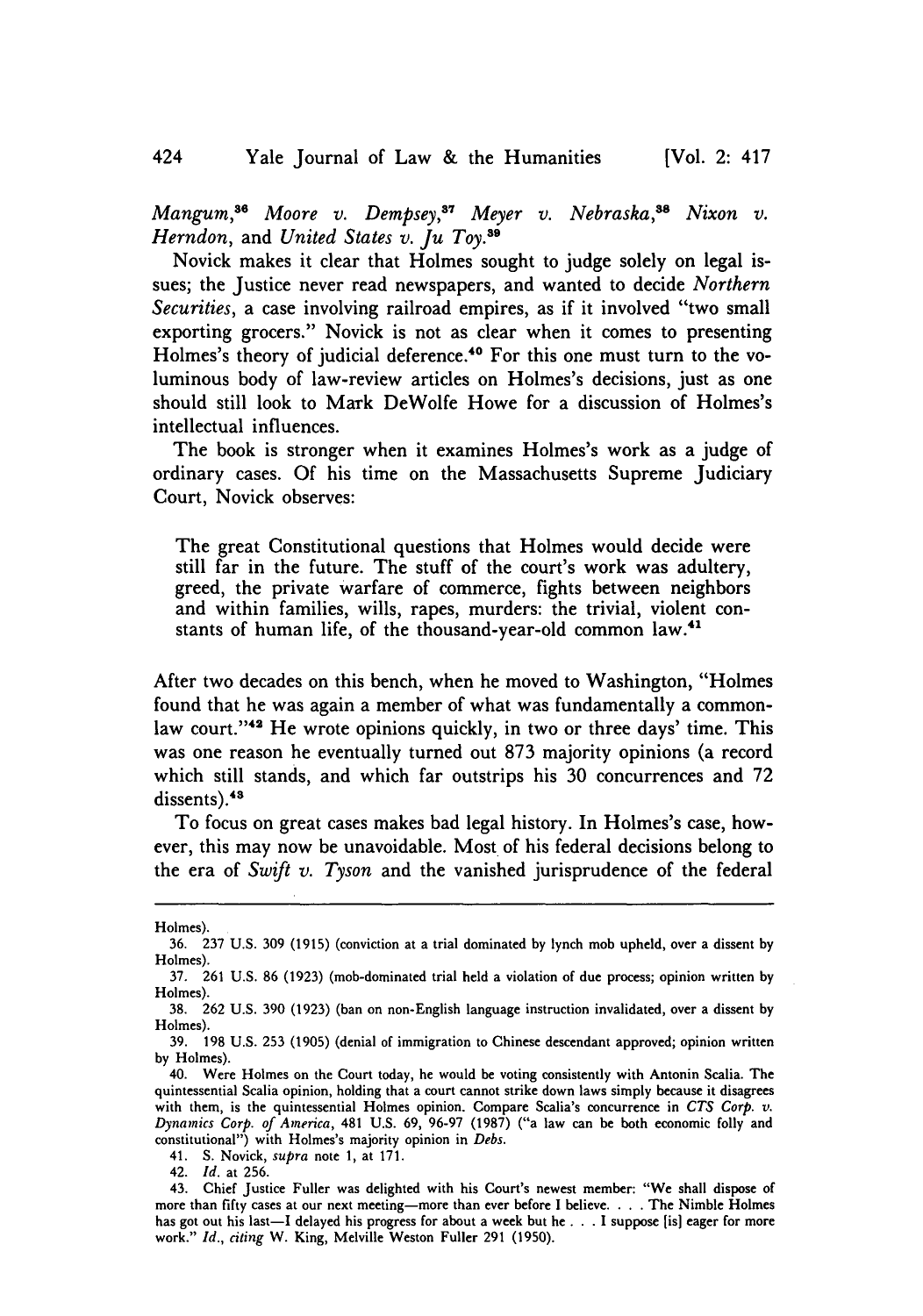common law.<sup>44</sup> Whatever their merits, they were mooted by *Erie Railroad v. Tompkins.*<sup>45</sup> The reminder is useful, however, that Holmes could write hundreds of opinions for a generally conservative Court, working as smoothly with Taft as he did with Brandeis.

It is also a merit of this biography that Holmes's Japanese correspondents, early students at Harvard who discussed with him the traditions of their homeland, receive the same attention given to Holmes's English protegés.

The Japanese civil war was contemporary with the American, but how strange it must have been for Holmes to hear stories of these men who had fought in armor. When Kaneko left home, samurai men had still worn swords as part of their ordinary dress. Bushido, their code of chivalry and their romanticism about the feudal age just passing, struck a chord in Holmes. The Japanese had a "gentlemanly air of incurious languor," and were privately a little scornful of the blunt practicality of most American life.<sup>46</sup>

Holmes seems to have drawn a clarifying connection between their samurai code and his own vision of personal duty. Novick finds that *the path of the law* "is probably a conscious reference to the Tao" and to "Bushido, the Way of the Warrior, a term Holmes almost certainly knew."<sup>47</sup> In a book which Kaneko Kentaro gave to Holmes, the Japanese ethic is described in terms which Holmes might have used to describe the common law:

[Bushido] is not a written code-at best it consists of a few maxims handed down from mouth to mouth or coming from the pen of some well-known warrior or savant. . . . It was an organic growth of decades and centuries of military career. It, perhaps, fills the same position in the history of ethics that the English Constitution does in political history. **.** . .<br>**Fair play in fight!** What fertile germs of morality lie in this primi-

**1990]**

<sup>44. 41</sup> U.S. (16 Pet.) 1 (1842).

<sup>45. 304</sup> U.S. 64 (1938). "Primarily interested in the common law," Holmes's bitterest critic carped, "as a judge Holmes greatly influenced only constitutional law." Rogat, *The Judge as Spectator,* 31 U. Chi. L. Rev. 213, 256 (1964). But while this criticism is unfair, thanks to an accident of history-if *Erie* should be called such-one can still be thankful that Holmes failed to influence greatly American common law. Despite sound decisions like Eaton v. Brown, 193 U.S. 411 (1904), a probate case in which Holmes cut through supposition to the real intention of the testator, he was too often mesmerized by abstractions. In Old Dominion Copper Mining and Smelting Co. v. Lewisohn, 210 U.S. 206 (1908), Holmes let the fiction of corporate identity stand in the way of remedying a fraud caused by stock-watering, and with Moore v. Bay, 284 U.S. 4 (1931), his over-zealous concern for unsecured "gap" creditors had the effect of unsettling every secured loan in which a delay ensued between creation and perfection of the security interest.

<sup>46.</sup> **S.** Novick, *supra* note 1, at 147-48.

<sup>47.</sup> **S.** Novick, *supra* note 1, at 451.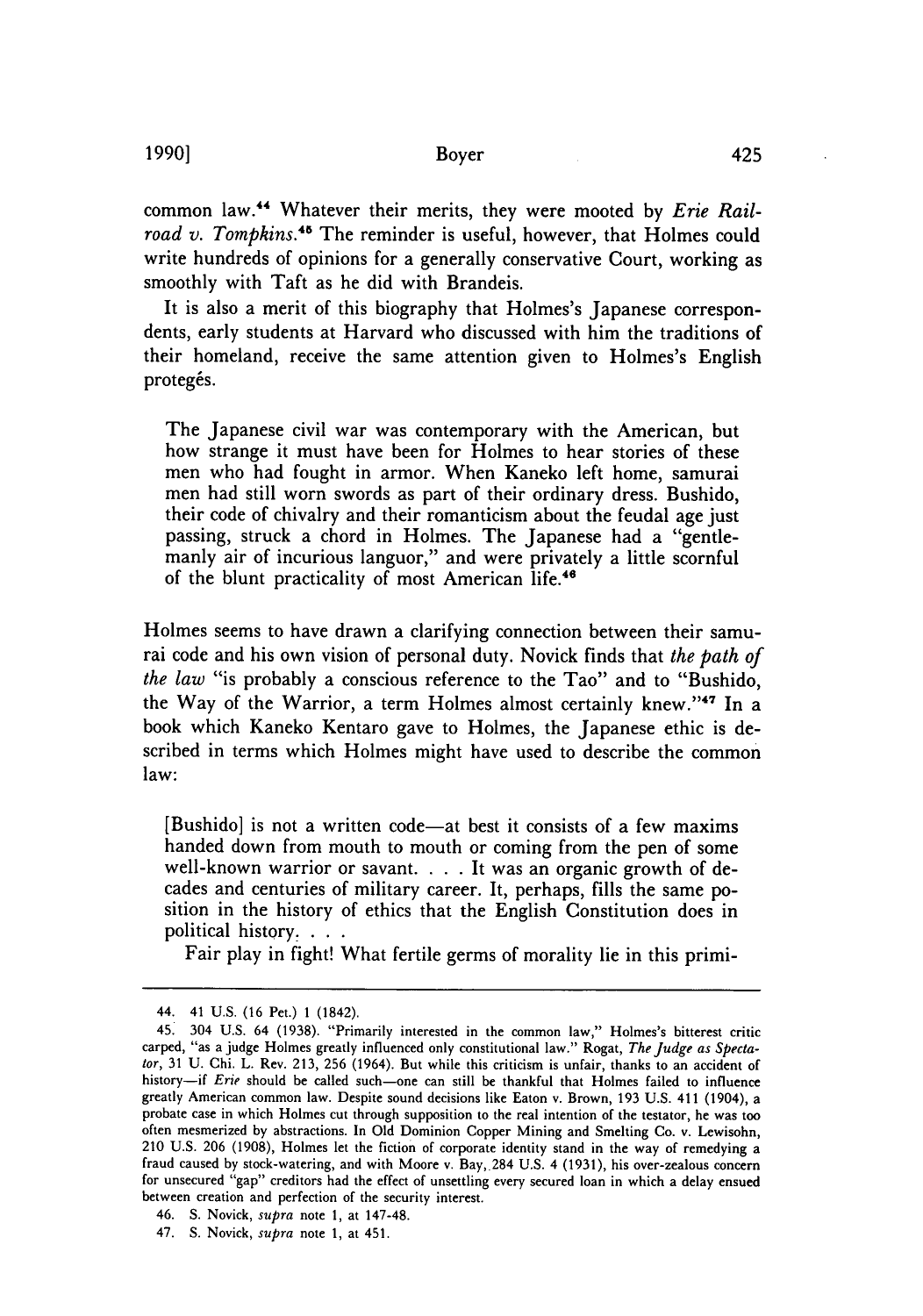tive sense of savagery and childhood. Is it not the root of all military and civic virtue? $48$ 

#### **HOLMES** THE **MAN**

Like prior biographers, Novick mentions Holmes's personal flaws-vanity and ambition, namely-and then quietly sweeps them under the carpet. The problem here is a lack of hard proof. William James, who was close to Holmes in the late 1860's, described him as "formed like a planing machine to gouge a deep, self-beneficial groove through life."<sup>49</sup> He could be "disingenuous," Novick concludes, and "dissemble[d] his eagerness" over his appointments to the Massachusetts Supreme Judiciary Court and the Supreme Court. And there are other hints: that Holmes had his after-dinner speeches printed, that he liked telling people about his Civil War record (sometimes embroidering the facts), that in protocol-conscious Washington he refused to be seated below Cabinet members. He also "shamelessly primed" Morris R. Cohen, who was reviewing his *Collected Legal Papers* for *The New Republic,* by "passing on to him praise that others had given at the time the essays were first published."<sup>50</sup>

No one rises to the Supreme Court by accident. Throughout Holmes's career, things fell smoothly into place for him. Writing anonymously for the *American Law Review,* he dismissed Christopher Columbus Langdell as "perhaps the greatest living legal theologian"-then accepted a chair at the law school where Langdell was dean.<sup>51</sup> At the end of his first semester, he was offered an appointment to the bench; he accepted in less than three hours, without consulting his colleagues at Harvard. Little can be proven from these facts; much can be inferred. The true measure of Holmes's ambition may be that he covered his tracks so well.<sup>52</sup>

One clue may lie in Holmes's political involvements. We recall that Holmes served in the Union Army. We tend to forget, although the connection is logical, that he was a lifelong member of the Republican Party.<sup>53</sup> When Theodore Roosevelt named him to the Supreme Court, it

53. Holmes's circle included Henry Cabot Lodge as well as Louis Brandeis. His first judicial appointment came in the last weeks of a Republican state administration, which was one of the rea-

<sup>48.</sup> **1.** Nitobe, Bushido: The Soul of Japan 4-8 (1905), *quoted in* S. Novick, *supra* note **1,** at 274.

<sup>49.</sup> *Quoted in* S. Novick, *supra* note 1, at 152.

<sup>50.</sup> *Id.* at 475.

<sup>51.</sup> **0.** W. Holmes, *Book Notices, supra* note 9, at 234. The relationship between Langdell and Holmes, too often seen as a manichean opposition of formalist and realist, is demolished in Touster, *Holmes A Hundred Years Ago: The Common Law and Legal Theory,* 10 Hofstra L. Rev. 673, 690- 704 (1982) (reprinting Holmes's review of Langdell's casebook), *and* G. Gilmore, The Ages of American Law, *supra* note 6, at 41-67. *But see* Frank, *Mr. Justice Holmes and Non-Euclidean Legal Thinking,* 17 Cornell L.Q. 569 (1931).

<sup>52.</sup> For details of the academic maneuvering behind Holmes's leap to the bench, *see* 2 M. Howe, *supra* note 6, at 265-270. Holmes had allowed himself the option to resign from the faculty if a judicial appointment were offered.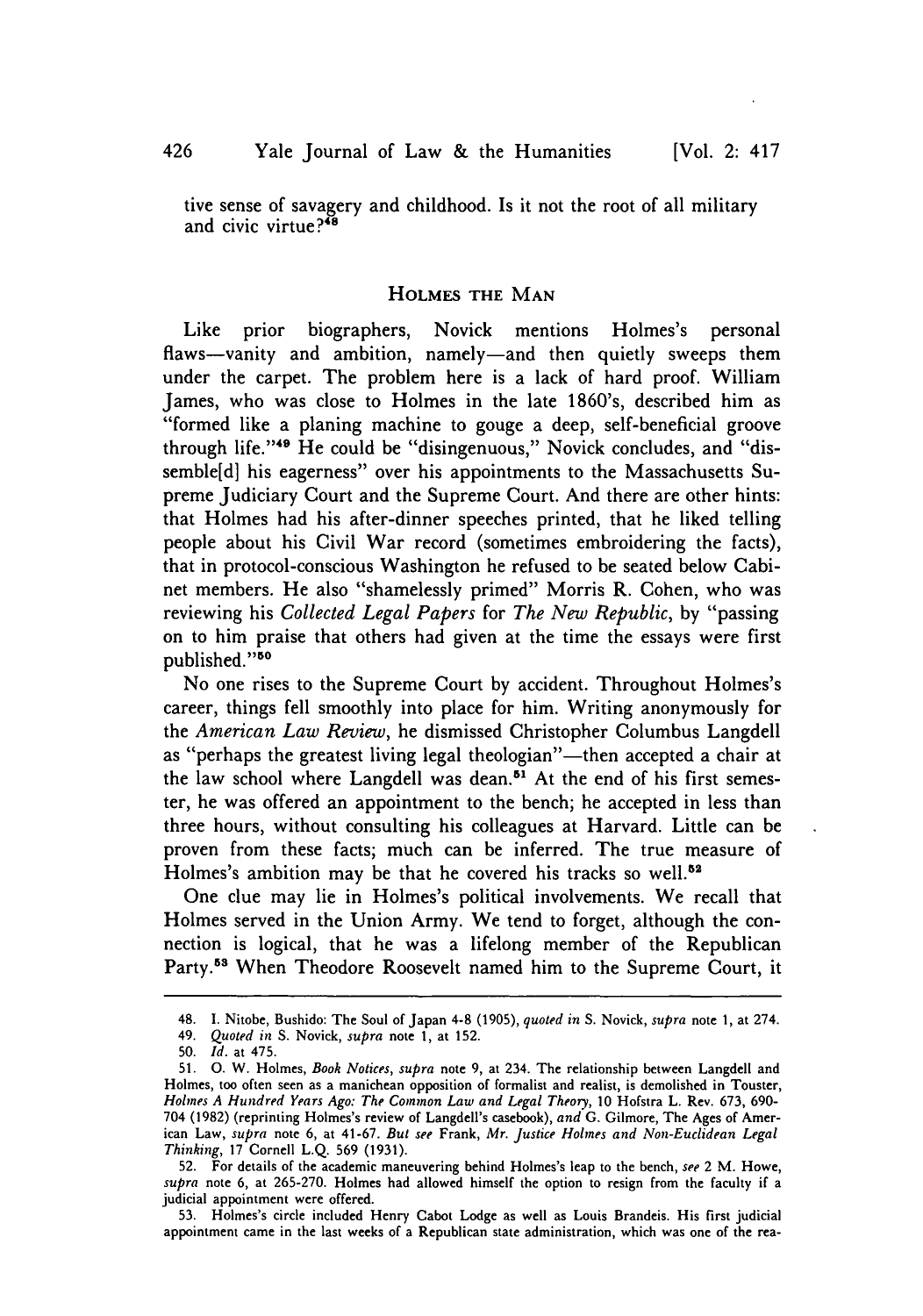was because Holmes's "soldier's faith" address had reassured the President that Holmes would give sound decisions on critical issues. Seen in this light, does this mean that Holmes's most famous speech was what Robert Bork's Indiana University lecture would be, a signal flag hoisted to those who name federal judges?

Holmes's fondness for women, by contrast, is a foible which Novick explores at length. This was already well-known; one familiar story has the ninety-year-old Holmes, seated on a park bench beside Brandeis, watching a pretty young woman walk past and exclaiming, "Oh, to be eighty again!" *Womanizing* does not quite describe him-Holmes never stalked; he flirted—but the Justice was quite persistently gallant. His career could be described in terms of women: Lowell factory girls and Boston ladies of letters, Washington matrons, and, finally, young women reporters.

The most serious liaison involved Lady Clare Castletown, an Irish noblewoman. How far this relationship went is uncertain. It was serious enough that he told her to write him in care of the courthouse, and wrote back faithfully-daily, at first. They corresponded for twenty years. And yet, even here, Holmes insulated himself. With the gray Atlantic between himself and Lady Castletown, for all but a few weeks of the affair, this was a romance, and nothing more.

One senses sublimation here, the presence of a strong libido which found full expression only in work. Holmes flirted in the same way that he read Casanova and went to burlesque shows. His affairs seem to have been half-hearted, adolescent strayings by a man who distrusted passion. When he joined the Harvard faculty, his mannerisms gravened. When he moved to the bench, judicial propriety settled like a pall over his home life:

[H]is own grandfather had resigned from the court, unable to carry the burden, and Holmes was not sure of his own health. . **.** . Accordingly, there was to be no more dining out, no more late parties, drinking, or talking. Even aside from the constant worry over his health, the work was new and required alert attention. . **.** . At his doctor's suggestion, Fanny began reading novels and poems aloud to Holmes in the evenings, to spare his eyes; Holmes would sometimes play solitaire while Fanny read. <sup>4</sup>

Prior books have portrayed Fanny Dixwell Holmes, Holmes's wife of fifty-seven years, as a plain, retiring, devoted helpmate. Novick shows that she was something more. She avoided photographs and interviews—which

sons his decision was so speedily made. And so faithful a party man was he that he thought of resigning from the Supreme Court in 1928, when it looked as though **Al** Smith might be elected President; he did not want a Democrat to name his successor.

<sup>54.</sup> **S.** Novick, *supra* note 1, at 170.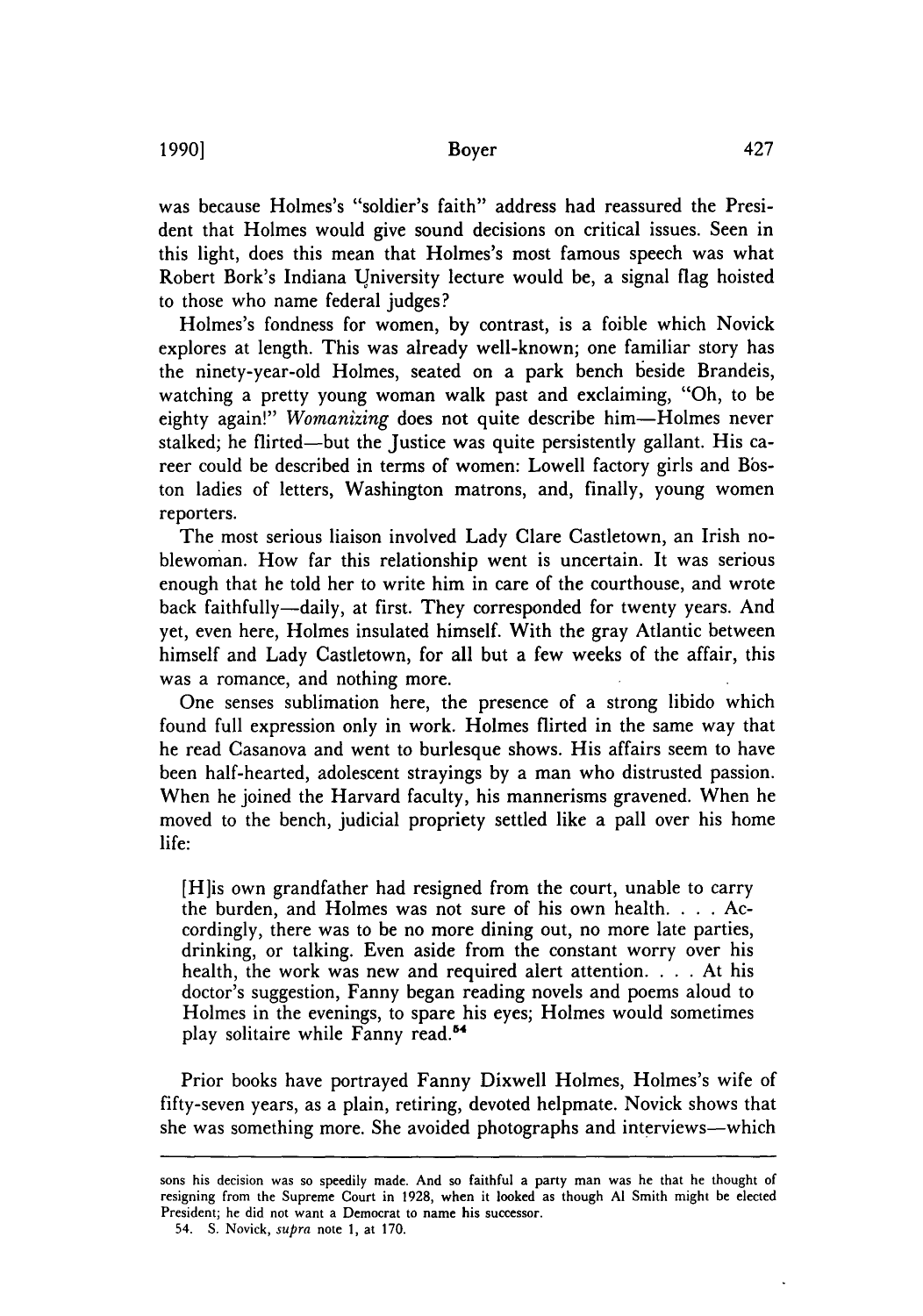gave rise, probably, to her reputation for shyness. Most of her own desire for self-expression went into embroidery. But she argued with her husband over his *Abrams* dissent (she wanted him to join the majority) and she ranked with him as a coiner of aphorisms. Washington, she said, was "full of famous men and the women they had married when they were young. **'55**

Novick also traces well the troubling likeness between Holmes and his father. What his household members said, Oliver Wendell Holmes Senior wrote up for publication; that was the source for *The Autocrat of the Breakfast-Table* and his other books of essays.<sup>56</sup> During the Civil War, when he learned that his son had been wounded, Doctor Holmes traveled across Maryland and Pennsylvania to find him-but even then, his journalist's sense of a story never left him. His search became *"My Hunt After 'The Captain,'* " a celebrated article for *The Atlantic.* The elder Holmes would give up his family's privacy for a magazine story, making their private life part of the public domain. It is hardly surprising that his son would subordinate private life to public duty.<sup>57</sup>

*Honorable Justice,* despite some rough spots in the final text, is a solid and well-written biography.58 Novick quotes Holmes often enough to make one wish he had quoted Holmes more. If the book has a flaw, it is a reluctance to spell out what its facts imply, but the facts are given, and the facts are marshalled well.

Between Holmes's life and Holmes's work as a judge, there is a connection which must be drawn. The man who grew apart from his friends was also the scholar who spoke of detaching morality from law. Holmes's deference to legislatures is what one would expect from a man who shunned personal and moral involvements.<sup>59</sup> His theory of judicial restraint refines and sublimates his personal aloofness; a judge who does not strike down laws need not face the responsibility of such action.

59. Holmes came to disfavor private charities, and left his money to the federal government. A religious skeptic, he and his wife attended Unitarian services: "In Boston one had to be something, and Unitarian was the least one could be." S. Novick, *supra* note **1,** at 368.

<sup>55.</sup> *Id.* at 260.

<sup>56.</sup> Doctor Holmes was the Autocrat. His son appeared as three successive characters: a divinity student, a Young Astronomer, and a Counsellor and Politician. Fanny Dixwell, interestingly, appeared under the name of Scheherezade.

<sup>57.</sup> The middle-aged doctor gave the young soldier a vial of laudanum, and urged him to take it if he were shot through the lungs, in order to spare himself a lingering death. This Roman paternalism prefigures the son's view of the human condition. A man instructed by his father in the way of committing suicide, and who accepts such instruction, will not be prone to spontaneous gestures of liberality.

<sup>58.</sup> It was on Holmes's ninety-second birthday, not his ninety-first (p. 376) that Franklin Delano Roosevelt paid him a visit. Calling the *C.S.S.* Alabama "an armored ship" (p. 145) conflates the commerce raider with either the Laird Rams or the *C.S.S. Stonewall,* none of which ever saw combat. To describe Utilitarianism as "puritanical" (p. 99) is very imprecise. It is worse to ascribe to Holmes "a kind of fascist ideology" (p. xvii) without clarifying that this adjective is used as a political term-ofart. On the other hand, Novick emends several previous errors. He shows, for example, that earlier reports of a friendship between Holmes and Sir Henry Maine arose from misdatings; the two men met only once, in 1874 (p. 432).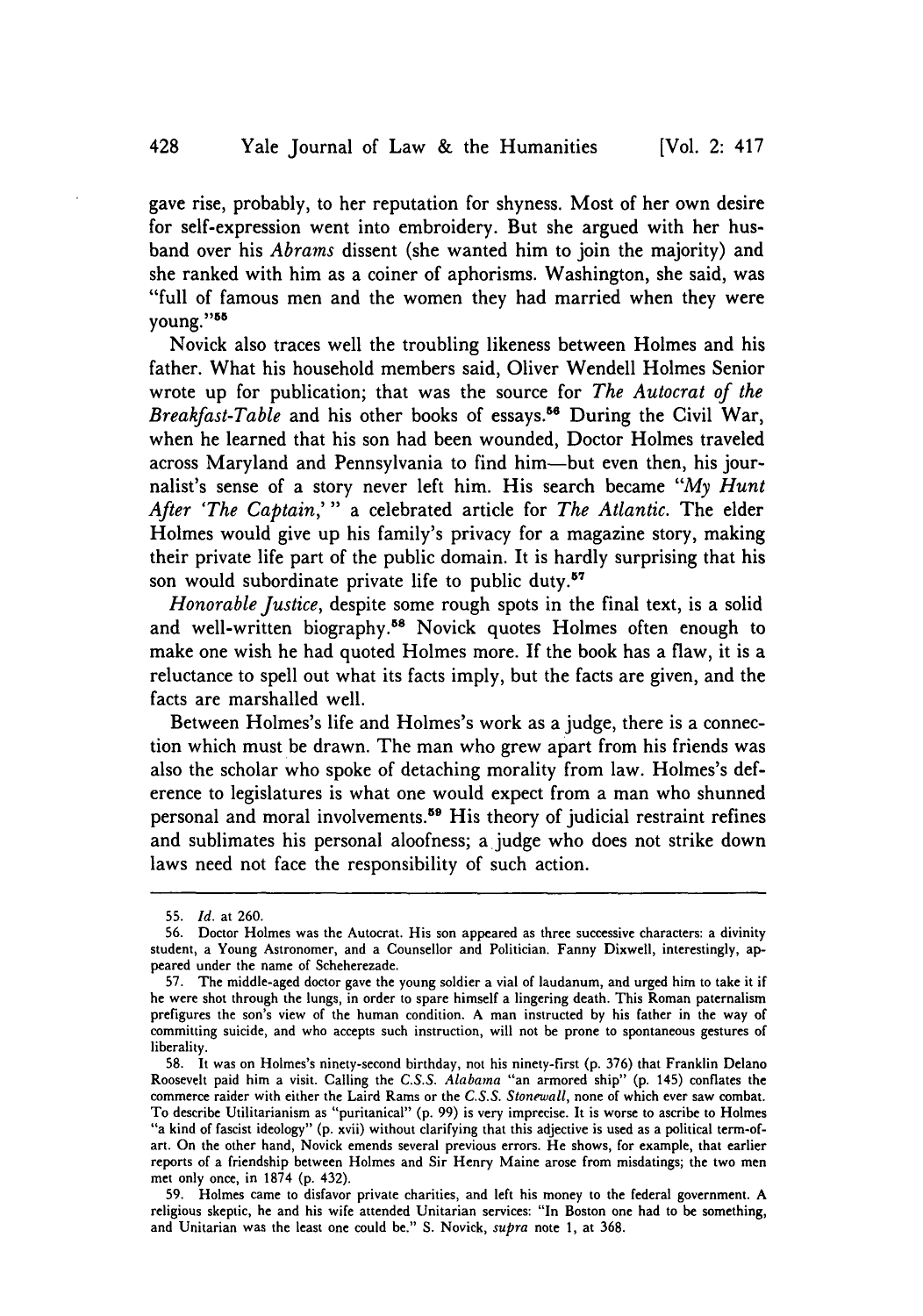#### Boyer

It is tempting to make out a disparity between the free-thinking jurisprudent and the authoritarian judge. Holmes failed to fuse thought and action, one could say; he never championed rights or liberties except when he could safely do so from dissent. But this viewpoint is rooted in anachronism. Because Holmes died in 1935, we forget that he was born in 1841. His era's history chronicled the victories of nations and races. Its politics saw imperialism as an acceptable option. Its science had discovered that the fittest prospered while the unfit perished.

Although the nineteenth century felt qualms, it took action. As a man of his era, Holmes was more likely to effectuate solutions than to accept doubt. Sometimes he is called a skeptic; in fact, he was a stoic. If principles proved illusory, facts could certainly be grasped. If ideas of truth might change tomorrow, answers could still be given today.

The truth is that Holmes's familiarity with intellectual and social realms outside the law may have contributed to his authoritarianism. If legal rules are not the only source which judges rely upon-if judges must draw upon a broad, interdisciplinary spectrum of cultural experience, rather than upon principles and logic-then it is really the decision of the judge which matters. To widen the range of criteria upon which a decision can be based means enlarging the powers of the decision-maker. In the life of the law, whose experience counted? The judge's.

This privileging of the judicial role, this focus on what the courts would do in fact, explains much of Holmes's own career. It accords with his own ambition. It also explains his fondness for cranking out opinions on common-law matters while ignoring the economic and political dimensions of *Northern Securities, Schenk,* and *Debs.* To refine an evolving legal doctrine, in the Justice's view, must have furthered the cause of humanity as much as defending any one individual's rights.<sup>64</sup>

In Novick's abridgement of *The Common Law,* a final insight is buried. *Law began as a substitute for private violence and unrestrained passion. Its rules and explanations were only rationalizations for what judges felt obliged to decide.* Holmes's masterwork has long been read as both historical study and theoretical polemic. If its vision of law parallels what the law had meant in Holmes's own life, can *The Common Law* be read a third way, as a psychological self-portrait? *The strange fantasy that an heir absorbs and becomes his father..* Did Holmes focus on succession because of his ambivalent relationship with his own father? *New explanations were continually invented, and eventually the outmoded form was*

<sup>60.</sup> The interests which Holmes showed in his scholarly works foreshadow the severity he would show on the bench. He opened *The Common Law* by discussing how the law had originally imposed punishments upon inanimate objects. The theme which wound through successive lectures was how law had come to impose liability irrespective of a defendant's subjective motive. Such discussions implicitly equate defendants with non-human deodands and deny the individual self-worth of parties-at least, of defendants-before the court. In effect, they are instruments through which the judge makes known the law.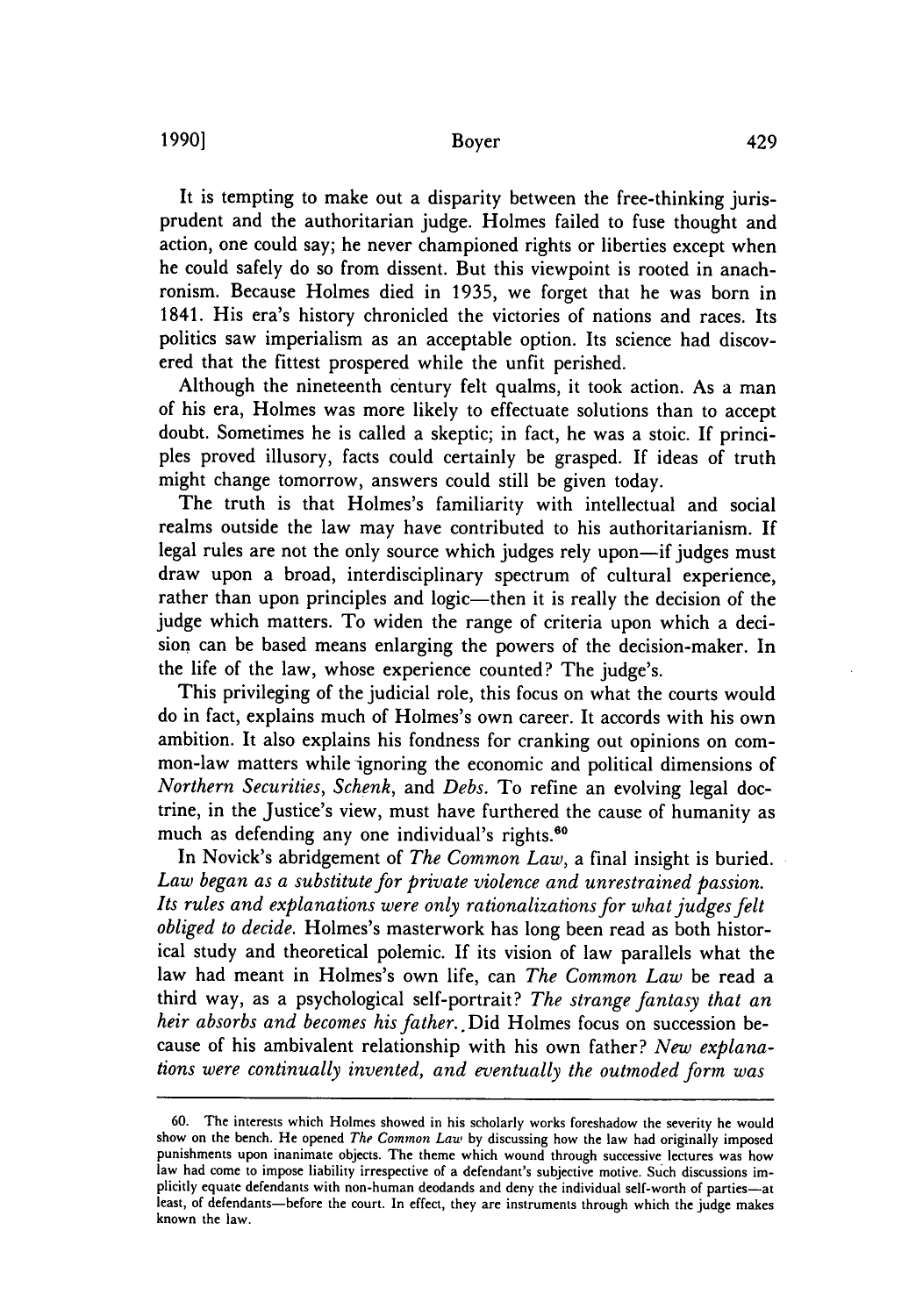*reshaped by its new purpose.* This speaks, implicitly, to what Holmes has become, a subject reinterpreted by succeeding legal generations.

#### HOLMES **IN OUR TIME**

*Honorable Justice,* the first full biography of a long-dead judge, was not brought out by a university press. It was produced by a commercial publishing house. (Little, Brown & Co., probably not coincidentally, was also the publisher of *The Common Law.)* Nor is its author a professional legal historian; Novick's background lies in environmental law.

These facts reveal our continuing fascination with Holmes. Most of his holdings no longer bind us. We shift losses now to distribute costs, not if and only if the defendant was at fault. Holmes wrote as if each person were a unit of the state; our writings suggest that government exists to interfere with people's lives. Yet Holmes remains one of our principal touchstones. We try out our newest hypotheses by asking what Grandfather would have done.<sup>61</sup> And while Holmes's fortunes have waned over the last two decades, one suspects that they will be revived as rights-based constitutional analysis is challenged by majoritarian theory.62

Holmes retains his relevance for the same reason that his writing strikes us as literary. **By** stamping judicial decisions with his own perspective, he opened up the distance between text, author, and reader, establishing a triune relationship which we feel compelled to keep reassessing. <sup>63</sup>

It is poetic, in the technical sense, to express oneself through metaphor and personification. It is poetic to match a latinate phrase with an Anglo-Saxon guttural, or to whipsaw an abstraction with a homespun example.64 It is poetic to suggest, through the measured cadence of stately language, that the thoughts being expressed are logical and majestic, and therefore entitled to be obeyed.<sup>65</sup> But such refinements are tangential, in the context of a judicial opinion—which is, after all, merely the memoran-

<sup>61.</sup> *See, e.g.,* Tushnet, *The Logic of Experience: Oliver Wendell Holmes on the Supreme Judicial Court,* 63 Va. L. Rev. 975 (1977); Kelley, *A Critical Analysis of Holmes's Theory of Torts,* 61 Wash. U. L. Rev. 681 (1983); Lombardo, *Three Generations, No Imbeciles: New Light on* Buck v. Bell, 60 N.Y.U. L. Rev. 30 (1985).

<sup>62.</sup> For an overture of the debate to come, *see* Fallon, *What Is Republicanism, and Is It Worth Reviving?,* 102 Harv. L. Rev. 1695 (1989).

<sup>63.</sup> If literature includes writings which are meant to shape or examine the society in which they are written, judicial opinions count as literature. Edmund Wilson ended his survey of Civil War writing with a long discussion of Holmes. *See* E. Wilson, Patriotic Gore: Studies in the Literature of the American Civil War 743-876 (1962).

<sup>64.</sup> Consider this passage: "When I think of the Law as we know her in the courthouse and the market, she seems **to** me a woman sitting by the wayside, beneath whose overshadowing hood every man shall see the countenance of his deserts or needs." **0.** W. Holmes, *Our Lady the Common Law,* in The Mind and Faith of Justice Holmes 29-30 (M. Lerner ed. 1943).

<sup>65.</sup> If one doubts the importance of the law's stately language to its acceptance as legitimate, consider that the Critical Legal Studies movement has tried to unsettle the law by adopting a new diction, speaking of *trashing* and *intersubjective zap. See* Gabel & Kennedy, *Roll Over Beethoven,* 36 Stan. L. Rev. 1, 4 (1984).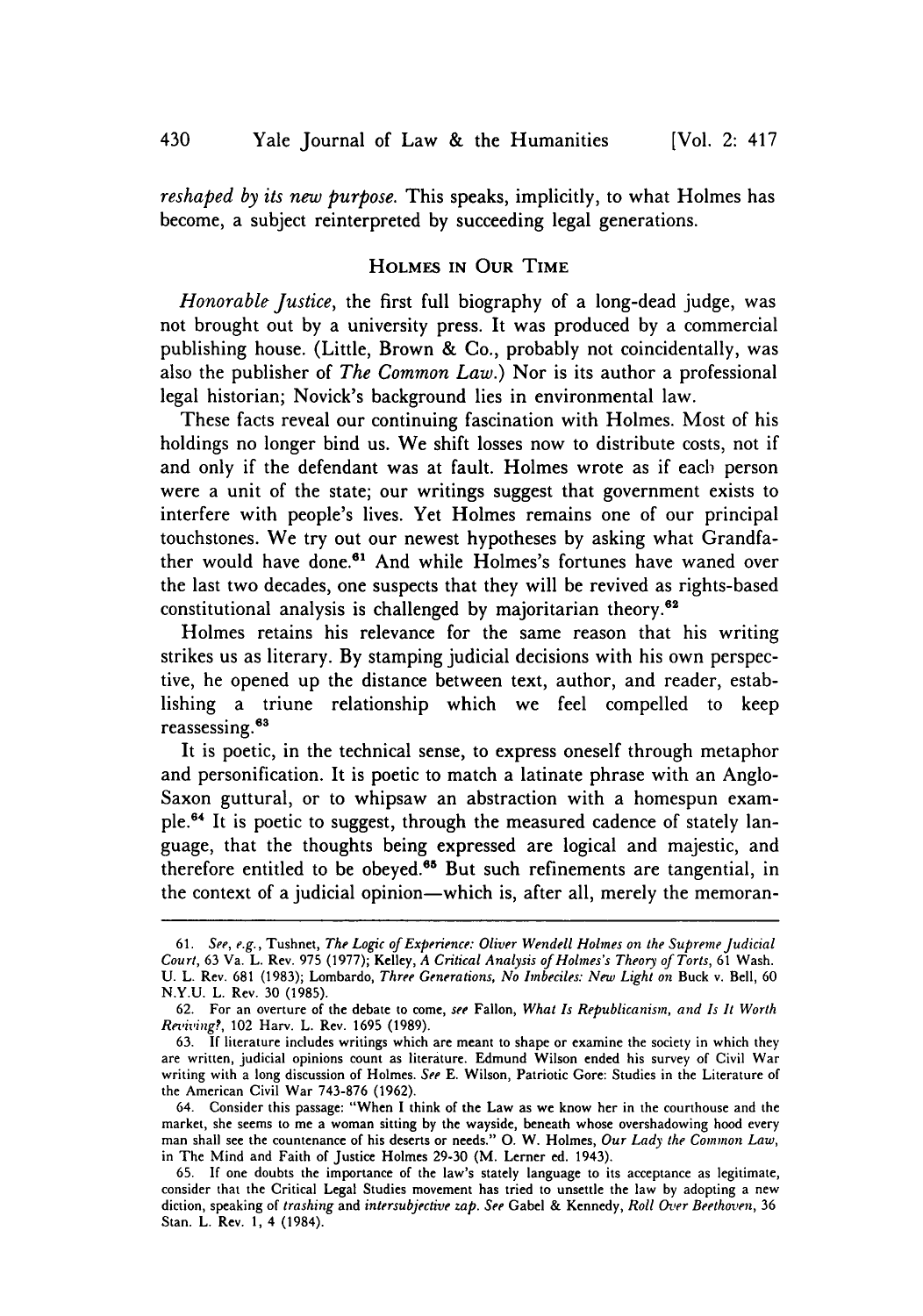dum and order being issued by the court. Where a judge polishes his writing so self-consciously, he is treating his work as a personal performance.

The more sophisticated a communication, the more varied the ways in which it communicates. Holmes's dissenting opinions are as consciously layered, in this sense, as good fiction or poetry. Rather than answering the *Abrams* majority with lines of precedent, Holmes posed his appeal on a different level.

[W]hen men have realized that time has upset many fighting faiths, they may come to believe even more than they believe the very foundations of their own conduct that the ultimate good desired is better reached by free trade in ideas—that the best test of truth is the power of the thought to get itself accepted in the competition of the market, and that truth is the only ground upon which their wishes safely can be carried out. That, at any rate, is the theory of our Constitution. It is an experiment, as all life is an experiment.<sup>66</sup>

It is rare for a judge to reflect on the issue of judging. Holmes carefully cast his dissent as a meditation on that theme, rather than presenting it as the judicial decision that it was. To take no action is in fact to take action. To wish to defer to the marketplace of ideas, in a censorship case, is to say that the Court should let the defendants go free. The *Abrams* majority might have unquestioned legal supremacy; Holmes carried the emotional and philosophical high ground.

#### **CONCLUSION**

The law is majestic when a court expands **it** to reach a just outcome. There is also an awesome severity about a court when, so to speak, it lets the law takes its course. In solitary defense of noble causes, as a judge defending *justice* against *law,* no jurist was ever more eloquent than Holmes. But when he chose *not* to favor justice-when he chose not to intervene, to let the law take its course-no jurist has ever been more blunt.

Holmes's fellow justices, it has been said, "were well aware of his scorn for any deviation from the result he thought the law required because that result might be 'unjust' to the individuals concerned."<sup>67</sup> In cases like *Buck v. Bell and Baltimore & Ohio RR. Co. v. Goodman*,<sup>68</sup> one finds no doubt,

*Id.* at 69-70. It also contains the heartless line, "[N]othing is suggested by the evidence to relieve

<sup>66.</sup> Abrams v. United States, 250 U.S. 616, 624 (1919) (dissent of Justice Holmes).

<sup>67.</sup> **1** M. Pusey, Charles Evans Hughes 289 (1951).

**<sup>68.</sup>** 275 U.S. 66 (1927). This case contained the following prescription for safe driving, circa 1927:

When a man goes upon a railroad track he knows **...** that he must stop for the train, not the train stop for him. In such circumstances it seems to us that if a driver cannot be sure otherwise whether a train is dangerously near he must stop and get out of his vehicle, although obviously he will not often be required to do more than to stop and look.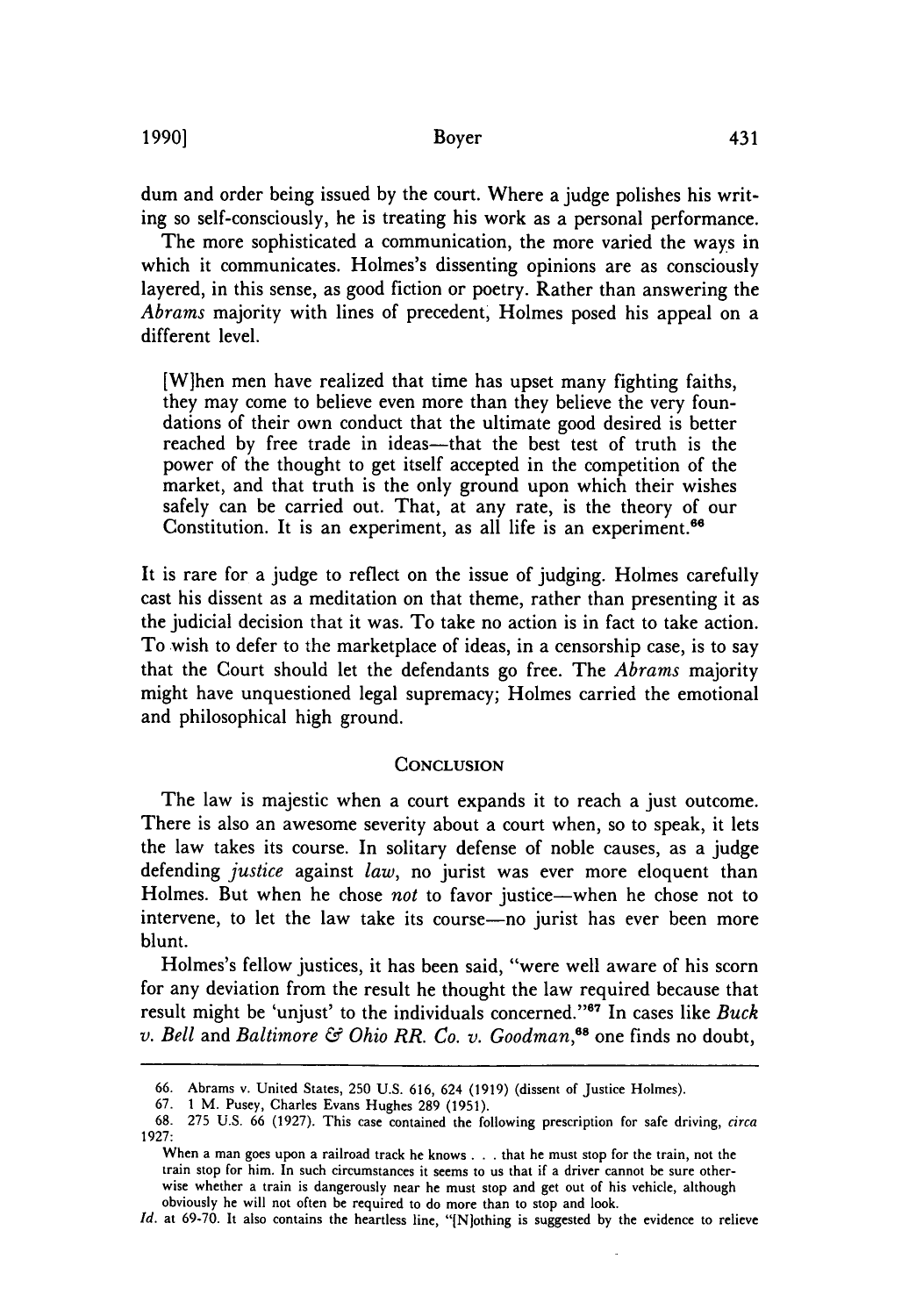denial, or rationalization. Holmes faced squarely the results of his decisions: to sterilize a retarded woman, to deny compensation to a widow. As a poet of tough-mindedness, he ranks with Hemingway and Nietzsche.<sup>69</sup>

When Holmes spoke of the soldier's faith, significantly, he took the perspective of the soldier following orders, not that of the general making decisions, seeking to influence the path of humanity. A man under orders has given up both autonomy and responsibility. The traditional view is that Holmes was a stern judge because he remembered his time as a Union officer.<sup>70</sup> It seems likely, however, that the truth was the reverse: that Holmes's daily work as a judge kept him from forgetting Ball's Bluff, Antietam, and Chancellorsville.

Judges, like soldiers, make costly decisions. They take actions which irrevocably affect lives and fortunes. These tragic decisions—tragic in the sense that some equity must be sacrificed so that some other equity may be attained-are part of the daily life of the law. They are made whenever a court decides that precedent controls and that no exception will be made, or that a statute of limitations has run, or that credible evidence will not be presented to the jury. Whenever we make such decisions, putting aside our personal assessments of what full justice would require, we compromise ourselves with the law.

In *The Common Law,* there was the sense of a force which transcended the petty and temporal. Life might be a struggle, and law-making a slow, unprincipled enterprise, but evolution would lead to higher forms of life. Holmes's dissents envision such possibilities. In his "unjust" opinions, Holmes shows himself as a judge who did not flinch when responsibility came down to action. And once we have made such decisions ourselves, we feel a bond with Holmes. *Let others criticize,* this feeling runs; *we are the ones who have to act.*

We may often disagree with Holmes. It is also clear that we share with him this understanding. Behind his opinions, commands of the republic, we sense a common appreciation of what the law must do-and, more hopefully, an inextinguishable glimmer of what the law may someday achieve. He leads us by example. Even if their orders ring out harshly or

Goodman from responsibility for his own death." Id at 69.

<sup>69.</sup> Because Holmes wrote bluntly about cases with tragic consequences, we may assume too much too quickly. Holmes always wrote swiftly, and the cases would have had the same real-world effect even if written in blander language. (How many people have criticized Brandeis for concurring in Bell?) We should not presume that the style was necessarily the man. Benjamin Cardozo is remarkable for his Anglophiliac verbosity, but no one claims to find a connection between his rhetoric and his analyses-unless it is John Noonan, who in Persons and Masks of the Law (1976) belabors both Holmes and Cardozo for pursuing abstractions at the expense of humanity. See also The Speech *of judges: A Dissenting Opinion,* 29 Va. L. Rev. 625 (1943) (Jerome Frank anonymously attacking Cardozo's style); **cf.** Freedman, *The Dissenting Opinions of Justice Musinanno,* 30 Temp. **L.Q.** 253 (1957).

<sup>70.</sup> Saul Touster has commented, "When he was talking about law he was talking about war; and when he talked of war he lived it through the images of law." Touster, supra note 51, at 689.